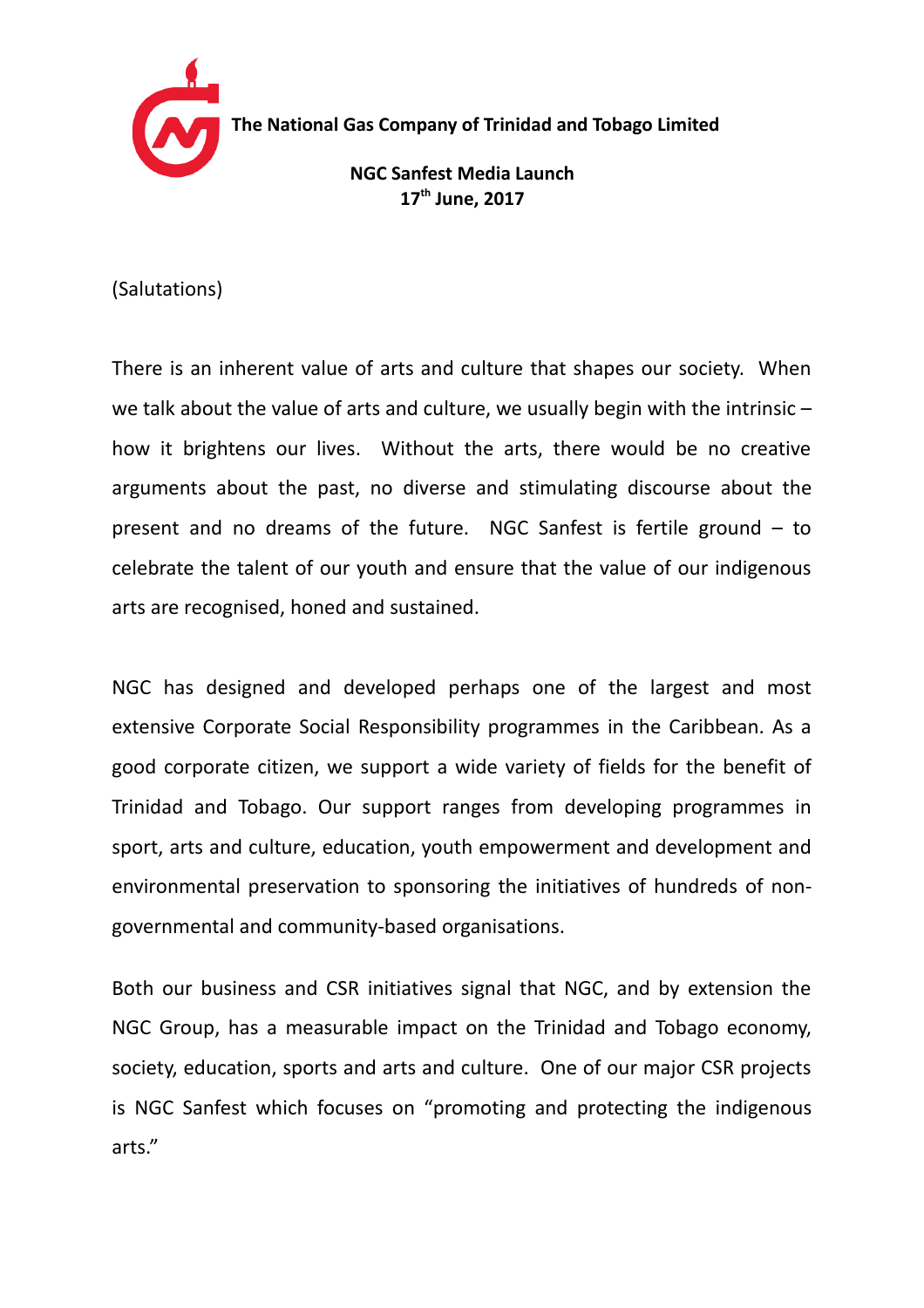This year's NGC Sanfest theme centers around a tree. A tree that sprouts bright, multi-coloured leaves of varying sizes supported by a strong trunk, calling upon all to "celebrate the talent of our youth." I interpret that the participants of the NGC Sanfest are like the leaves of that tree – young multitalented citizens who are giving of themselves in pursuit of artistic achievement. While the sturdy trunk represents the San Fernando Arts Council and NGC providing the support for the blossoming of the leaves, we who witness the tree in bloom are here to admire, encourage, promote and celebrate our youth as they seek to express themselves in the arts.

Roots anchor trees in the rich cultural earth of Trinidad and Tobago, keeping it secure and stable, and able to absorb the necessary nutrients it needs to live and thrive. Tree roots also take nutrients out of the earth for the tree's growth, development, and repair. Likewise, NGC also sees its role is a key player in local natural gas industry of Trinidad and Tobago, as an anchor, enabling the growth of the Company, NGC Group, the energy sector and the country.

This year's festival pays homage to SFAC's Torrance Mohammed and T&T's dare I say Queen of Calypso, Linda McArtha Sandy-Lewis, more popularly known by her sobriquet Calypso Rose. These two may be seen as defenders and champions of our uniquely Trinbagonian arts and culture.

Torrance has been an acknowledged as a walking encyclopedia on the subject matter of dance, lending his expertise when called upon. And in 2017, Calypso Rose, as a veteran Calypsonian won the World Album of the Year award at the Victoire de la Musique Award Ceremony in France who still thrills audiences worldwide with her calypso renditions.